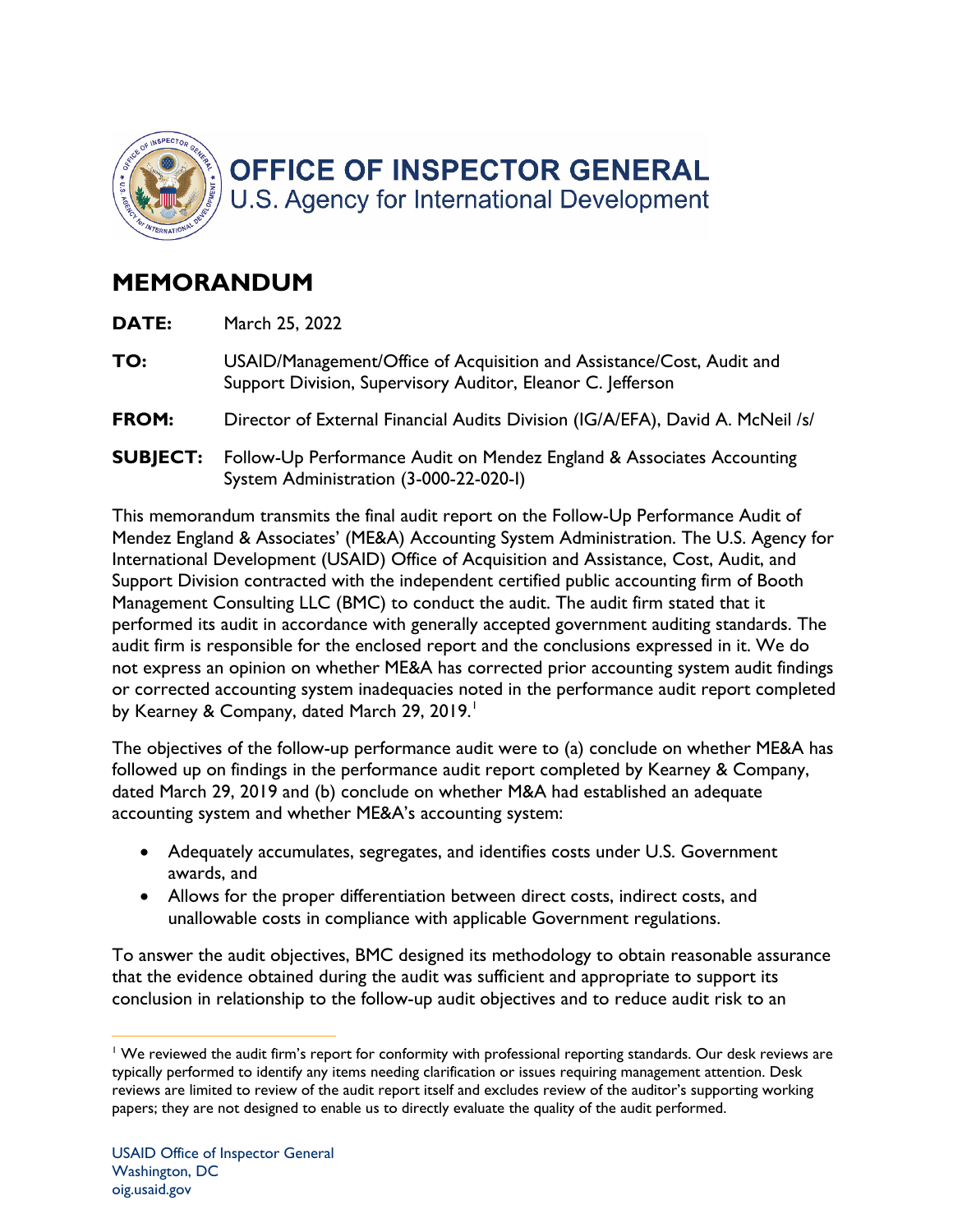November 2021 in Columbia, Maryland. ME&A's accounting system functions and reviews system using the 18 criteria listed in 48 Code of Federal Regulations (CFR) 252.242.7006. BMC performed steps to assess the adequacy of internal controls related to the follow-up performance audit objectives. BMC next assessed the design of controls related to the business properly designed controls. BMC conducted this performance follow-up audit in the following phases: acceptable level. BMC conducted this follow-up performance audit between August 2021 and occur in Bethesda, Maryland. BMC structured its audit of the adequacy of ME&A accounting process and systems relevant to the accounting system and then tested the implementation of

- 1. Planning-Assessed the design of ME&A's policies and key internal controls relating to the accounting system criteria.
- 2. Internal Controls and Testing-Tested the implementation of ME&A's policies and key internal controls.
- 3. Wrap-up and Reporting-Concluded on the adequacy of the accounting system as a result of audit procedures performed and within the context of the audit objectives.

 accumulate, segregate, and identify costs under U.S. Government awards, and does not allow compliance with applicable Government regulations. BMC based their conclusion on the of the audit objectives. The audit firm noted two findings that warranted the attention of BMC concluded that ME&A's accounting system administration does not adequately for the proper differentiation between direct costs, indirect costs, and unallowable costs in evidence obtained and their evaluation of that evidence against the criteria, along with the audit results and their evaluation of those results against audit risk and significance within the context ME&A's management and those charged with governances.

 BMC's follow-up performance audit results and conclusions determined that ME&A does not  *Documented Reviews and Approvals (Material Weakness)* remains unresolved. Also, BMC observed were not updated. Thereby concluding that none of the two deficiencies identified in the prior have adequate policies and procedures and management reviews or internal audits of its system to ensure compliance with the contractor's established policies, procedures, and accounting practices, therefore determining that *Finding No. 1-Lack of Supporting Documentation and*  that although procedures were implemented to address *Finding No. 2- Information Systems (IS) Safeguarding Deficiencies (Significant Control Deficiency)*, the documented policies and procedures performance audit reported were fully resolved. Although we are not making a recommendation for the significant deficiency noted in the report, we suggest that USAID's Office of Acquisition and Assistance Cost, Audit and Support Division determine if the recipient addressed the issue noted.

 To address the issues identified in the report, we recommend that USAID's Office of Acquisition and Assistance Cost, Audit and Support Division:

Approvals) detailed on pages 2 through 6 of the audit report. **Recommendation 1.** Verify that Mendez England & Associates corrects the material weakness (Finding No. 1-Lack of Supporting Documentation and Documented Reviews and Approvals) detailed on pages 2 through 6 of the audit report.<br>USAID Office of Inspector General 2